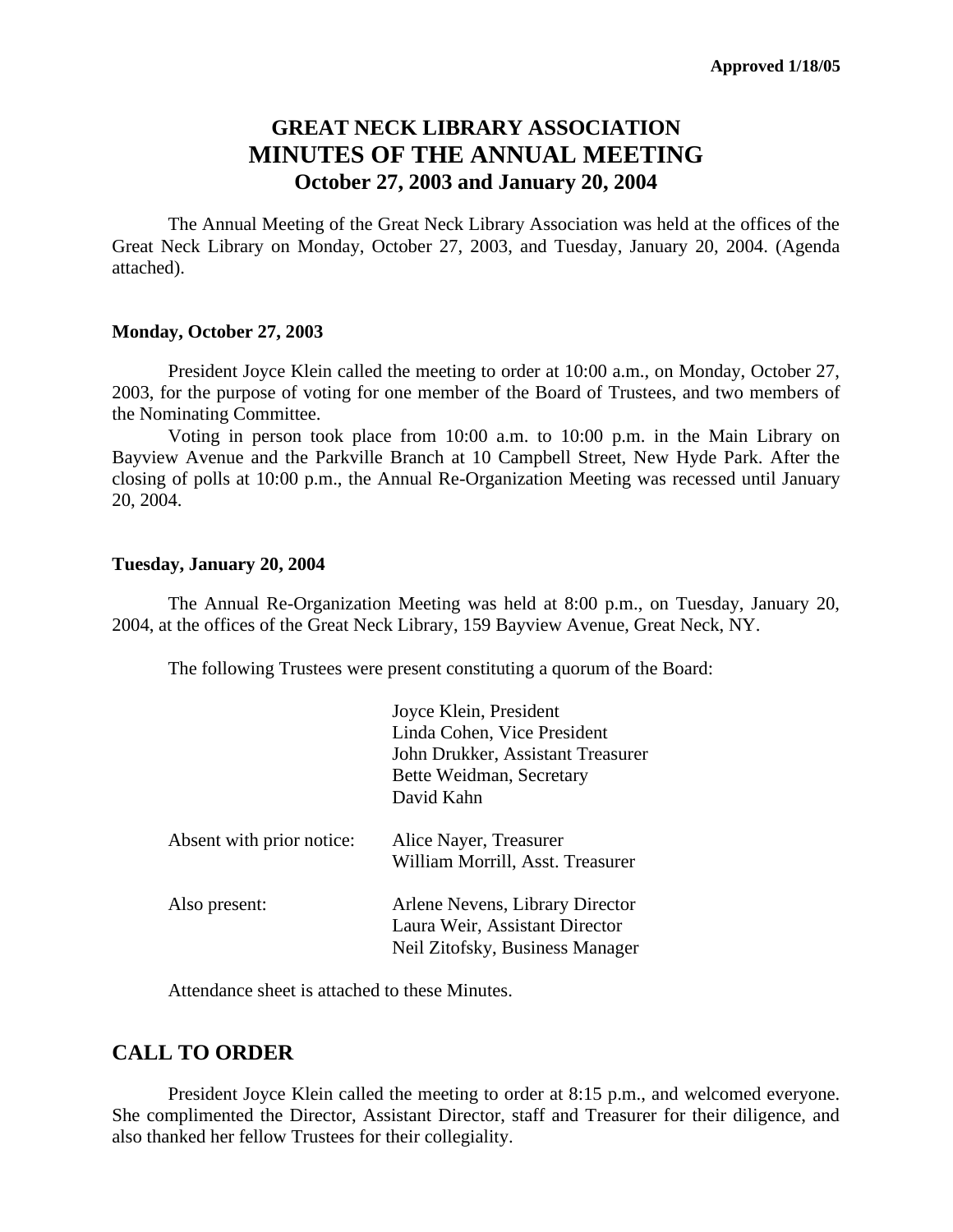#### **MINUTES**

Upon motion by Bette Weidman, seconded by Linda Cohen, and after discussion, it was,

**RESOLVED**, that the Board of Trustees of the Great Neck Library approve the Minutes of the October 28, 2002 and January 21, 2003, Annual Meeting, as presented.

**VOTE:** Yes 5 (Cohen, Drukker, Kahn, Klein, Weidman) Motion carried unanimously

## **ELECTION RESULTS**

The three seats in the October 27, 2003 Library election were uncontested. David Kahn was congratulated on his re-election to the Board of Trustees with 135 votes for a four-year term ending 2008. Ellen Birnbaum and Edith Pollack were welcomed to the Nominating Committee with 132 and 134 votes respectively for three-year terms ending 2007.

## **PRESENTATION**

Retiring members of the Nominating Committee, Seth Moin, Leslie Popoff, Mary Dehn and Marjorie Kurcias (she moved out of Great Neck) were thanked for their service to the Nominating Committee, and their dedication to the Library. A plaque was presented to Seth Moin. Mary Dehn and Leslie Popoff were not present.

## **REPORTS**

The Annual Report, containing the text of The President, Treasurer and Director's reports, is appended.

Public Comment: Ralene Adler

Respectfully submitted,

Bette Weidman **Secretary**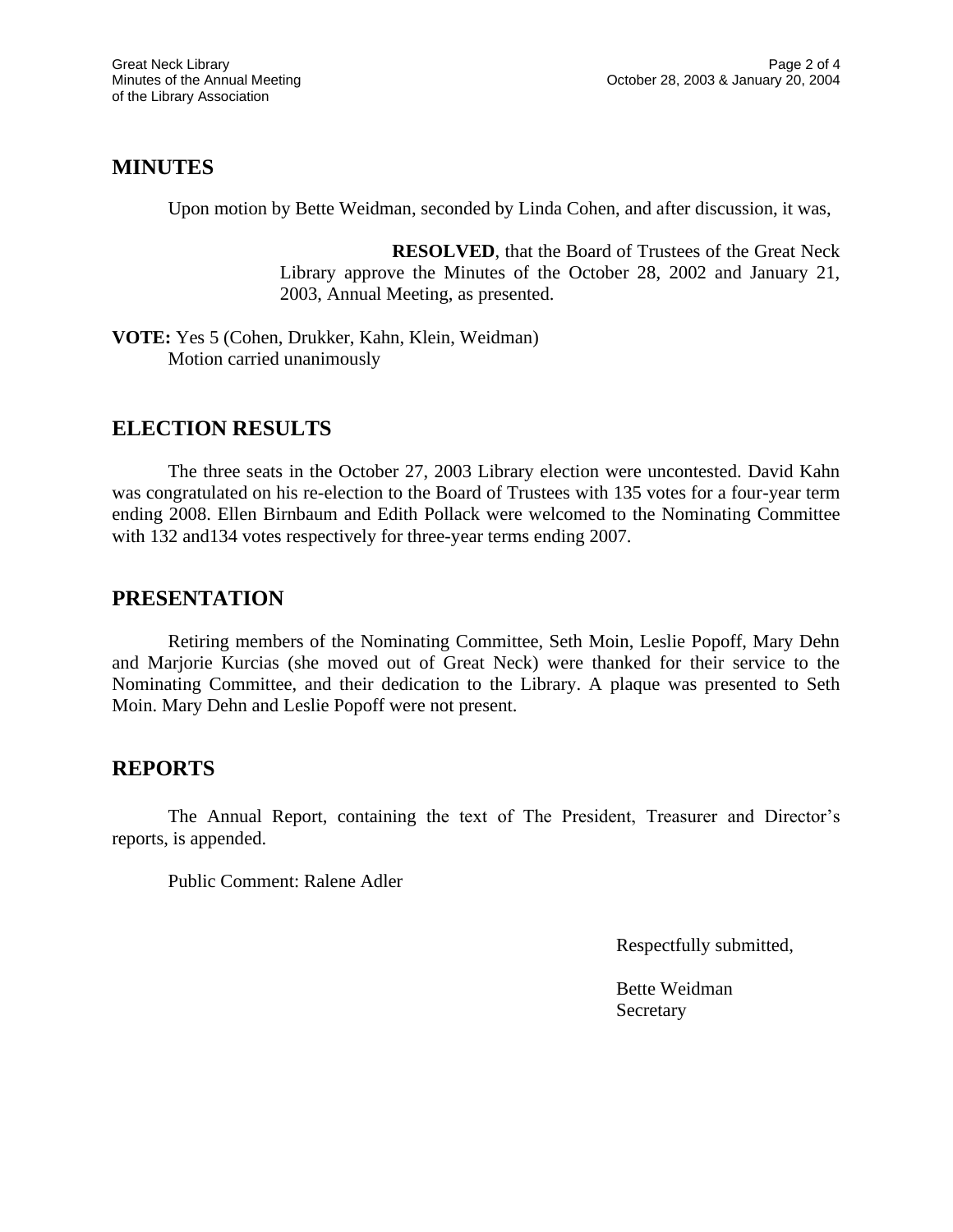## **NEW BUSINESS**

#### **a) Election of Officers**

President Joyce Klein called for nominations for Officers.

- President Joyce Klein nominated Linda Cohen, seconded by Bette Weidman. There being no other nominations, Linda Cohen was elected President.
- Vice President Linda Cohen nominated John Drukker, seconded by David Kahn. There being no other nominations, John Drukker was elected Vice-President.
- Secretary John Drukker nominated David Kahn, seconded by Linda Cohen. There being no other nominations, David Kahn was elected Secretary.
- Treasurer Bette Weidman nominated Alice Nayer, seconded by Linda Cohen. There being no other nominations, Alice Nayer was elected Treasurer.
- Asst. Treasurer Linda Cohen nominated William Morrill, seconded by David Kahn. There being no other nominations, William Morrill was elected Assistant Treasurer.
- Asst. Treasurer Linda Cohen nominated Bette Weidman, seconded by David Kahn. There being no other nominations, Bette Weidman was elected Assistant Treasurer.

Linda Cohen assumed her office as Board President and thanked everyone for their enthusiastic support, and the enjoyable experience she had working with her colleagues on the Board. She looked forward to continue working with everybody – trustees and public.

## **b) 2004/2005 Meeting Dates**

The following schedule, which will be posted for the public, was set for Board meetings for the year:

> Tuesday, January 27 Tuesday, February 17 Tuesday, March 9 - Budget Workshop Tuesday, March 23 - Board Meeting/Budget Workshop Thursday, April 1 - Budget Hearing/Adoption Tuesday, April 20 Tuesday, May 18 (Station Branch)